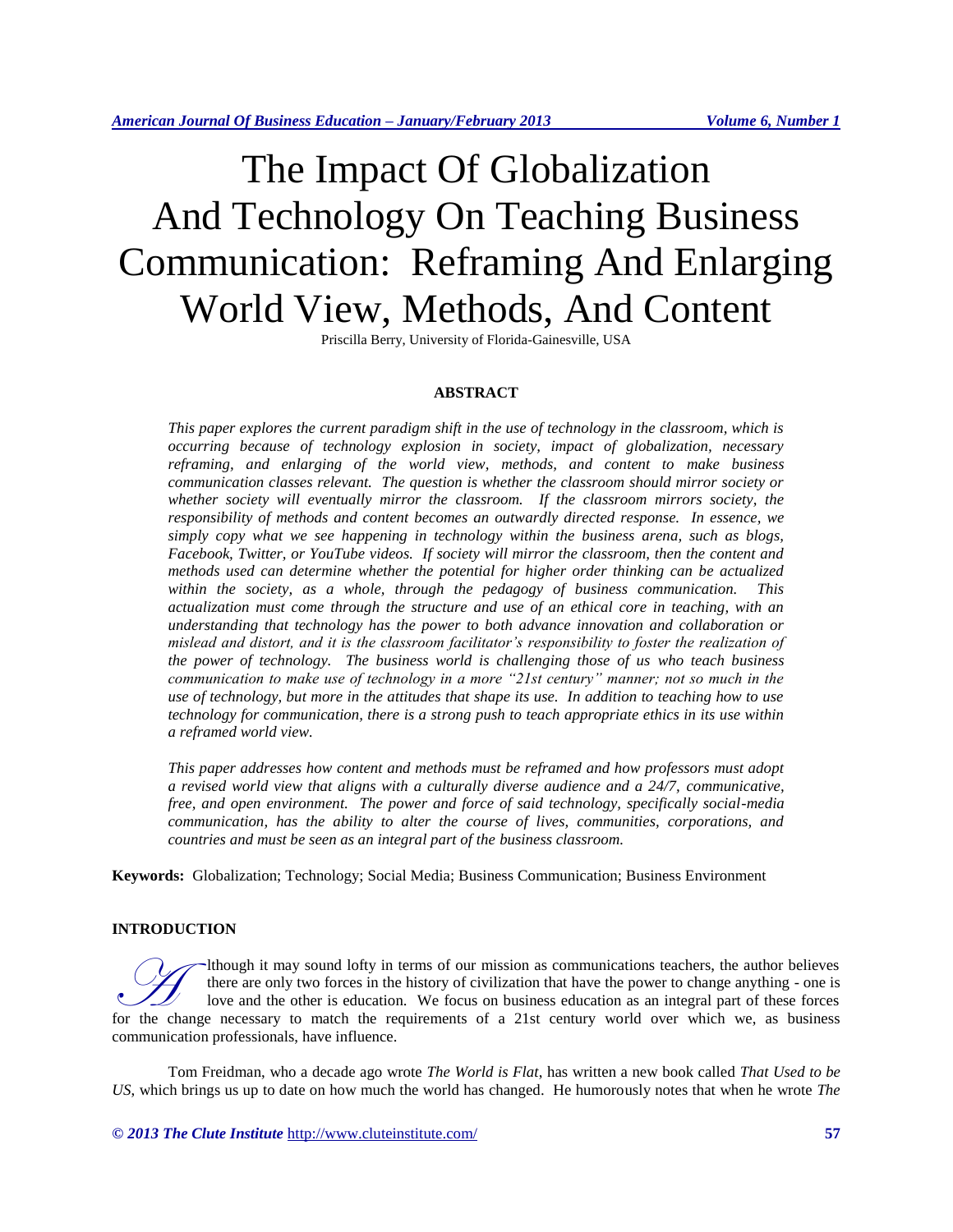*World is Flat*, the Internet was just starting - and without too much excitement, Facebook did not exist, the Cloud was only in the sky, Twitter was the sound that birds made, and Skype was a typo (Friedman & Mandelbaum, 2011).

The problem is that the world has changed and education in the United States has not, nor has it assumed the power that it could have in order to be a major player on the world stage. We are still educating our students and teachers about an economy and a world that has passed, neither of which is coming back. For example, a major political debate rages over the outsourcing of jobs and the impact on domestic job opportunities and the U.S. economy at large. On the subject of outsourcing of jobs, no matter how many politicians promise to "bring back our old jobs" to the U.S. and apologize to all the author's friends in powerful political positions, these jobs are not coming back. It is like going down to the ocean, putting your feet in the water, and telling the tide not to come in! It is not happening. In China, they are complaining about the outsourcing of their jobs to Cambodia and Vietnam. Outsourcing is a business model that is succeeding and one that is supported by emerging markets around the world. The jobs that have gone to other countries have raised the education level of the population in these countries and provided markets for the U.S. and other countries. We must acknowledge this shift and make a change in education that explains and supports the new industries and careers of this century. In fact, we (the U.S. or China) do not want these jobs to come back; we want to educate our population for current jobs and those of the future. Initially, the jobs that were exported were low-end service jobs sent to underdeveloped countries; now, however, these countries have developed their own work force and elevated these skills to the next level. Such an action benefits the world economy, and we are inexorably tied to a world economy. Our mission as business communicators, which is by far the most important part of business education, is to teach the use of technology within the classroom and advance our students' knowledge to foster their sense of power as they go into business, communicating through technology.

The first step in this process is for educators to retrofit their own mindset and to enlarge their educational experiences, as the mission of education in the  $21<sup>st</sup>$  century is to prepare students for this "flat world" where Western culture may or may not be dominant. The statistics quoted for the economy are often manipulated for political purposes; one such example is how the numbers for the United States' decline in manufacturing are skewed. They are indicative of a world that has forever changed. Dr. David Altig, the VP of Research at the Atlanta Federal Reserve Bank, spoke in October 2011 at the Hough Graduate School at University of Florida and explained that we have remained rather steady in manufacturing since the 1950s, and although the number of jobs in the manufacturing sector has declined sharply, the manufacturing output remains consistent. We are now automated in ways that are hard to imagine. He said that those in the Federal Reserve joke that manufacturing will come down to one man and one dog and the dog will be there to make sure the man does not touch anything. This is just one example of an industry that has dramatically changed its work force requirements. It is a different world.

To underscore the importance of what we say and do in today's business classroom, Friedman explains in *That Used to Be US* that if Hillary Clinton had asked for advice (noting that she did not) when she talked with President-elect Obama, Friedman would have told her to tell the President that she did not want to be Secretary of State. The position of Secretary of State focuses only on administering foreign policy through the State Department and Foreign Services and through meeting with all Heads of State around the world. Rather, Friedman suggests she should want a position more aligned with National Security. "Mr. President", Friedman has her say, "I want to be Secretary of Education." (Friedman & Mandelbaum, 2011)

In the  $21<sup>st</sup>$  century, we must change the nature of our discussions about education. As professors in business, we frequently frame the discussion of education as a social issue; what informs the discussion most are issues, such as keeping people out of poverty via education, educating the population for jobs, or supplying business with an appropriate work force. This kind of social discussion is no longer adequate and we must change it - take it to the level that is appropriate for the world our students are inheriting, a world where their education becomes a matter of national security. What we are called to do involves more than teaching proficiency with the *American Psychological Association Style Manual* (APA), or the rules and mechanics of grammar, or format of a business letter.

The dialogue around education must be about global economics and national security, as Friedman indicates. The stakes are higher now than they have ever been and our survival in the top tier of the world depends on how we meet this challenge. It is not pretentious to maintain that it is in the world's best interest for America,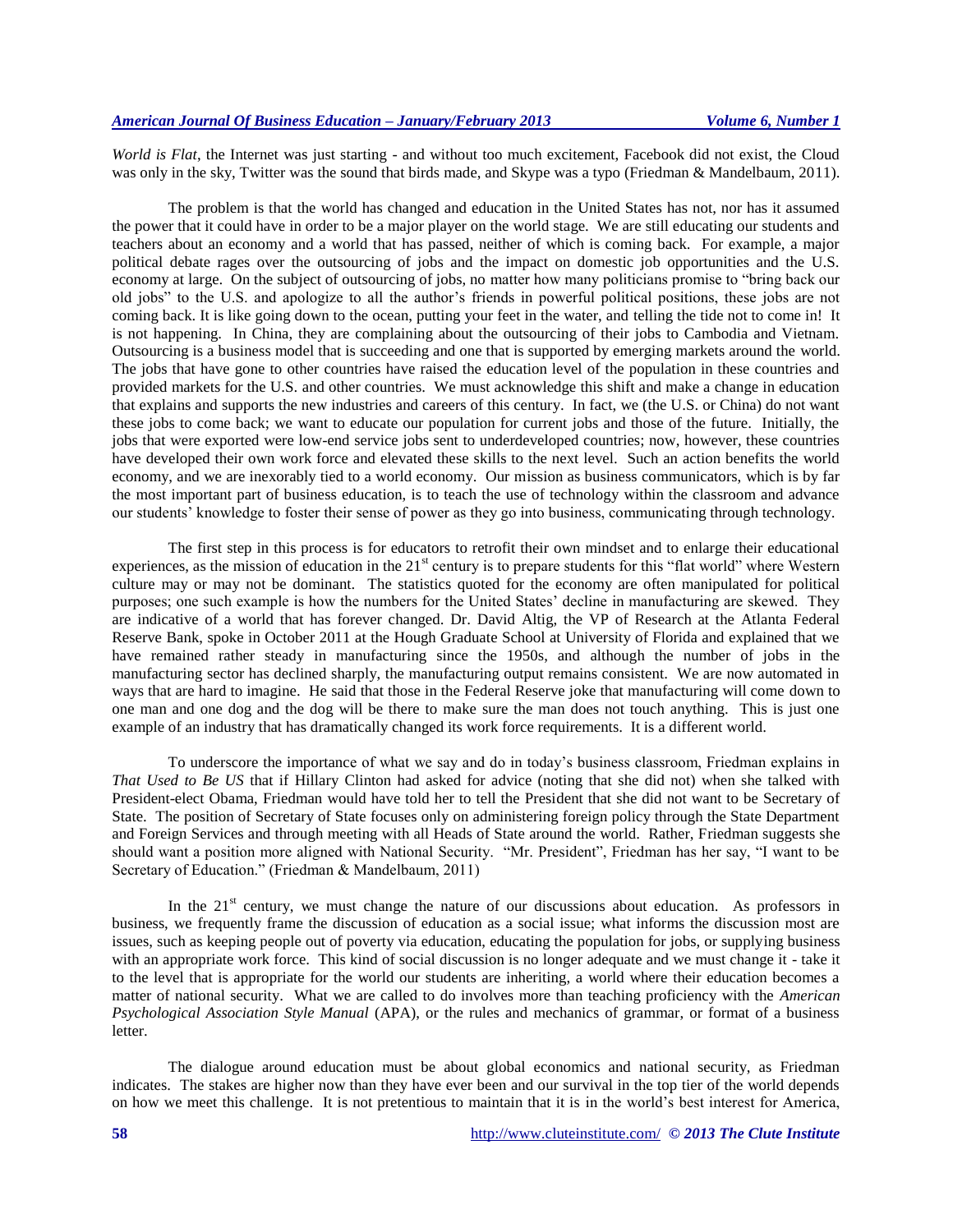and the other evolved nations of the world, to remain as leaders of the pack. How we educate our business students, many of whom are international students, will determine the future of our country and the world.

#### **What Does That Mean To Us In The Classroom And How Can We Retrofit And Rise To The Challenge?**

First, we must be motivated to do this, and the main source of motivation will come from the environment in which we live and work now. It is almost impossible to learn all of what we need to know about the technical aspects of using social media, including Facebook, Twitter, LinkedIn, blogs, iCloud, iChatter, and how to use them in the business classroom, without being in a community that speaks this language. We must dialogue, try, apply, and be open to learning every moment. Beyond technical knowledge, which is a prerequisite for teaching business communication, a larger world view is imperative for teaching business communication (Epper & Bates, 2001).

Second, we must not be afraid. As a facilitator in the classroom, we must adopt the attitude of total confidence in knowing who we are and why we are here. If someone seems to know something, that as classroom facilitators we do not, this should excite - rather than intimidate - us. Simply, it is only a book we have not read yet! This must all be framed by a belief that what we do in the classroom really matters. We have the opportunity to train and shape beliefs about learning and ethics and future business leaders can be influenced in a positive way by how we teach business communication (Lutz, 2003).

Third, committed to life-long learning, as we are, fortunately or unfortunately, we must be extraordinarily topical. Gone are the days when we could luxuriate over our favorite novel or fiction writer. We cannot just read *To Kill a Mockingbird* one more time. Sorry! The world is moving fast and we must be armed with the facts and challenge our students to move at the same pace. Business demands it! The influence of globalization is by far the most challenging force in education and, as business communication instructors, we must have an understanding of and opinion about globalization.

## **ADOPT A WORLD VIEW THAT ADAPTS TO A CULTURALLY DIVERSE AUDIENCE**

# *What must be the philosophy, mindset, and world view of a business communications instructor in a 21st century college classroom?*

The answer begins with a line from Alfred Tennyson's *Le Morte* D 'Arthur. King Arthur, as he is dying, is questioned by Belvedere, his Knight of the Roundtable, "But now the whole Round Table is dissolved/which was an image of the mighty world;/…and the days darken round me, and the years,/among new men, strange faces, other minds./and slowly answered Arthur from the barge, "The old order changeth, yielding place to the new ..." For many of us, what was the "old order" that has changed completely, and even for young instructors who are teaching just out of graduate school, the world is forever changed by the actions and events of 9/11. The impact of globalization and the explosion of technology for the classroom and learning are felt even as we speak. It is no longer acceptable to present a totally Western culture viewpoint as the way of seeing the world; however, we should not walk in the other direction so completely that we attempt to homogenize world culture. The old idea that we are a melting pot is passé and a more accurate interpretation of world society is that we are a mosaic, all wanting to be part of the picture, but desiring to remain distinct and different.

Business communication instructors teach multiple business disciplines and we are responsible for teaching the most important skill set that students must master for success in the real world, which is now an international world. The idea that a person will go to work for one employer and retire from that position is a myth; there are estimates that employees will move five or more times during their professional lives. They will move not only from one company to another but will move from one country to another. As teachers, we cannot assume one cultural view of communication and we cannot teach from a solely Western perspective. Students who graduate from our prestigious business programs must be prepared to understand cultures other than their own. (Just a note: the study abroad programs are often not long enough in duration to constitute real cultural immersion.)

The demographics in our classroom have also changed. Five years ago, there were only a few foreign students; now, in graduate classes, there are frequently more Chinese, Indian, Latin American, and Arab students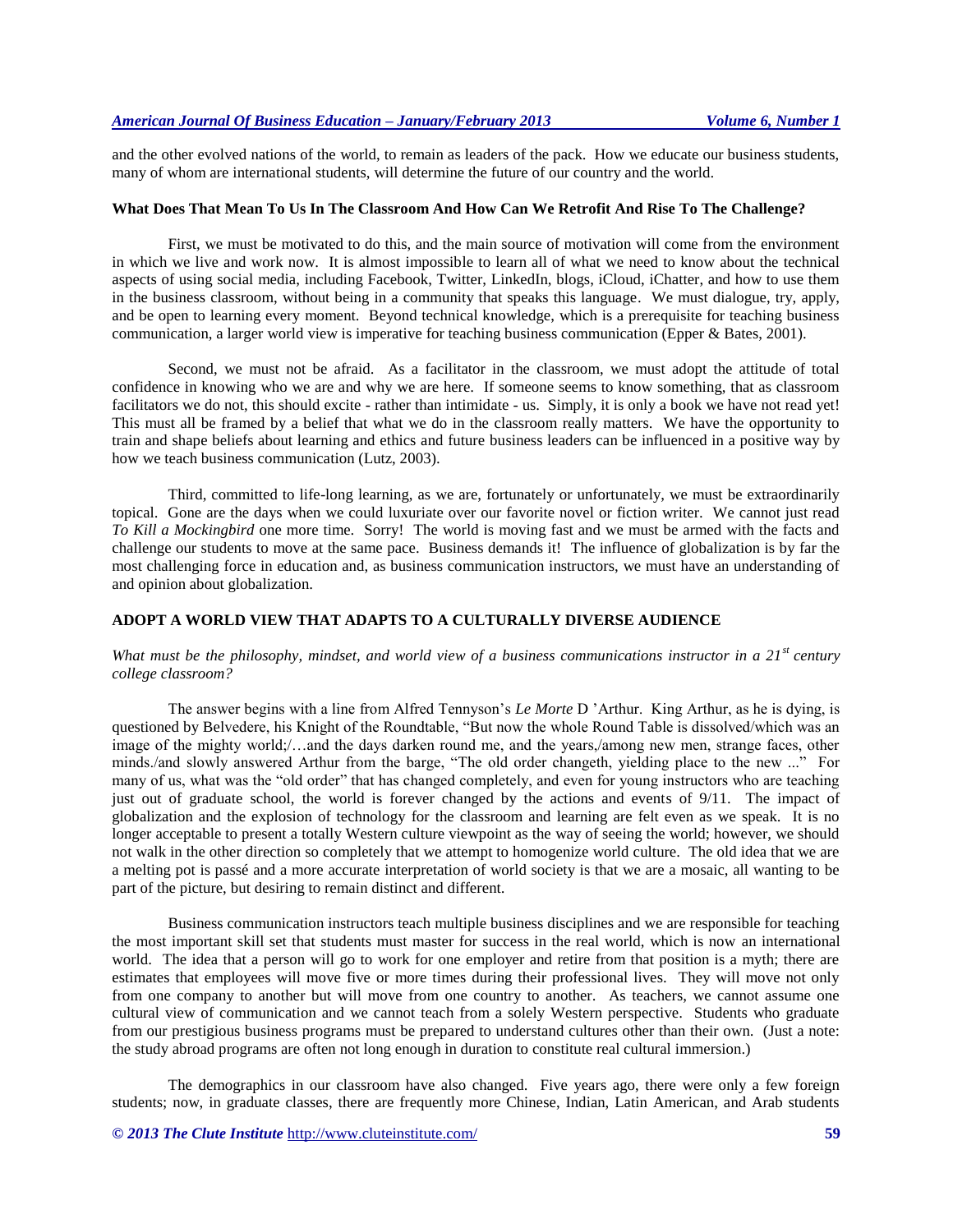than there are Western students. Universities in the United States are still the most desired place for earning an education; however, there are a growing number of well-known international universities that are attractive to students, such as the London School of Economics, University of Edinburgh, Tokyo University, and McGill University in Canada, to name a few. The number of international students attending colleges and universities in the United States, according to the Institute of International Education (November 2011), which publishes its *Open Doors* report annually, increased by 5% - 723,277 - during the 2010-2011 academic year, with the majority coming from China.

As facilitators in classrooms, it is important that we capitalize on the richness that this new dynamic presents. We cannot assume that all foreign students who come to the U.S. are seeking to develop Western thought. In fact, we can most accurately assume that the majority is not seeking such an enculturation; they desire to learn how to do business within the Western markets, and thus there is a necessity to learn the language and the skills for effective communication. This dynamic also presents the perfect opportunity to discuss values as they relate to communication between cultures. Personal stories around the five areas of gender, age, handicap, ethnicity, and sexual orientation (using APA guidelines for *Bias in Language* from the 6<sup>th</sup> edition is helpful) provide a way to create an international knowledge base. The crucible of learning, that can be created in such a classroom with both Western and foreign students, can foster an excellent scenario for students to learn from their peers, most particularly in specially designed team projects that require collaboration. Mastering the language skills for writing and speaking are paramount for foreign students, and gaining an understanding of the culture and thought processes of foreign students is of the utmost benefit for Western students. Again, the team projects that involve problemsolving for corporate communication scenarios are the most convenient way to facilitate this process and it must be elucidated that the goal of these assignments is not simply the product or outcome; the process of sharing and building relationships is the most important part. These team projects can easily require that students communicate in all channels and technologies used by business.

It is imperative that the instructor bring to the table an understanding of the foreign cultures that will be a part of the classroom. Although a majority will agree that the language of business is and will be English, the jury is still out on whether the yen, the dollar, or the euro (… although currently the euro is not looking too strong) will be the world currency. However, although the Chinese, Indians, or Latin Americans will speak English, they will continue to think as Chinese, Indian, or Latin Americans - and so will the Europeans - who are highly nationalistic and have a tremendous diversity of thought. These kind of nuances play out in the classrooms and they must be incorporated into the environment created for new global classrooms in communications. Carefully guided classroom discussion around cultural differences can prove enlightening for all class members. What is relative here is that facilitators are topical enough, with sufficient cultural immersion, to run this type of classroom discussion and that they are comfortable and open enough to freely acknowledge what they do not know.

One thing that is most helpful is to bring in outside speakers who can address any of the topics you want to cover in your classroom - speakers who bring another paradigm from which to view the topic. People from multinational corporations, who are doing business within the international environment, can bring a dynamic to a multi-layered classroom that will enable students to really "hear" the message of the importance of communication skills and consider the international culture of business. Occasionally, the on-campus professors in the language department will accept an invitation to speak to a business communications class on the cultural nuances involved in communication. Another important source - and one that might be overlooked - is the history department. Although the advances in technology today make the past seem archaic (especially to the Millennials), we must be made aware of the major paradigm shifts that were experienced during other historic global transitions, which will provide a valuable context (MacGillivray, 2006). This discussion can be most helpful in raising awareness for the necessity of higher-level skills in writing and speaking; however, beyond those skills, there is much to learn about international culture to be successful in business communication in the  $21<sup>st</sup>$  century.

# **REFRAMING CONTENT AND METHODS: ASSESSING THE IMPACT OF GLOBALIZATION ON BUSINESS COMMUNICATION**

What is the content for business communications courses and how is it best framed for the  $21<sup>st</sup>$  century? What are the best and most effective methods for teaching this content?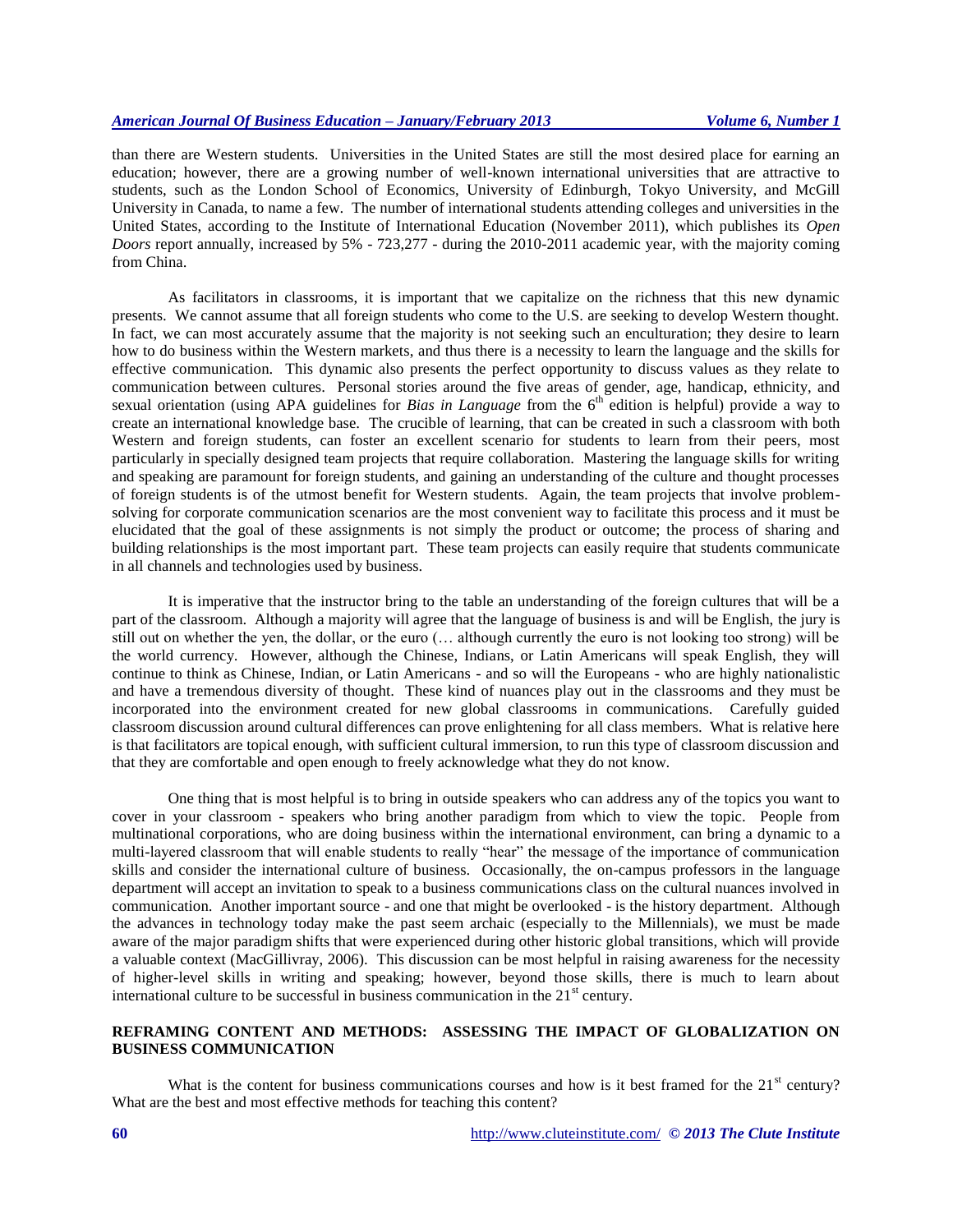It is imperative that we as professionals accept the challenge of change that an interconnected world and a wired campus present. The newly elected Dean of the Harvard School of Business, Nitan Nohria, the first non-Western-born business Dean, writes and speaks articulately about the new century: "If the 20<sup>th</sup> century was the American century for business, the 21<sup>st</sup> century is decidedly a global century and this (meaning Harvard) must be the place where the world's best thinking about business and management practices takes place." This kind of thinking must be pervasive everywhere we teach (Harvard Business School Homepage, 2012).

Our new globalized world must shape our content. Learning involves seeing ideas and knowledge in a different way than a student's culture may have trained them to see. Hopefully, we are receiving our population at a young enough age to have the potential of receiving open minds. We need to take advantage of this openness; however, it is important to know that what we are trying to do is move students to the point where what they know now becomes stronger than what they have been taught to believe. Helping students to assess their cultural background for business is an essential part of the content in a business communications course; for example, the more casual and relaxed style of doing business in Western culture is in sharp contrast to communication in Europe and in China. How can we have content that is global in application without awareness of the differences in communication styles around the world? In reality, a semester course is not enough time to teach all foreign styles of communication; however, we need specific examples that illustrate the stark differences. One story that is onpoint is the one of Jack Welch's late career failures in international communication. It was with an Italian head of Honeywell - Jack traveled alone to Italy to meet with the Monsieur, which is, in and of itself, a mistake that Western business people make. In other cultures, the do-it-yourself and independent style of the Western culture of traveling without attendants is seen as rather uneducated and unsophisticated. Jack, supposedly, according to the book *Control Your Destiny or Someone Else Will: The Jack Welch Era: How Will History Remember Him?* by Tichy and Sherman, lost a \$48 billion deal for GE. The scenario is that meeting for the first time, and after a long plane ride, the Italian head of Honeywell, Jack loosened his tie and extended his hand to speak and said something akin to, "Let's just get down to business and talk." The Monsieur stepped back and said, "Mr. Welch, we will keep our ties tied and our clothes on for this meeting."

The best opportunity we have in our course is to spend time with raising awareness through communication stories, such as the ones outlined in the Lehman and Dufrene Business Communications text (2011). The authors, in just one short section on *Diversity Challenges as a Strategic Force Influencing Communication,* outline three major stories that highlight what seemed like small queues to a major disaster. One is the McDonald's World Cup soccer championship advertising campaign that put the flags of the 24 participating countries on Happy Meals. The flag of Saudi Arabia contained words from the Koran; the holy words would be smeared in ketchup and thrown in the trash - two million Happy Meals, in fact - as quoted by Lehman and Dufrene (2011).

A second Lehman and Dufrene story highlights international communication mistakes relating to the ninemonth long and frequent traveling business negotiations from a NAFTA deal between the U.S. and Mexico which was finally sealed and the U.S. negotiators flew home for the last time with the deal made. The U.S. representatives of NAFTA faxed the contract to the Mexican CEO for signing; however, the CEO refused to sign because of the casual attitude implied via a simple fax. Again, this scenario highlights the failed understanding of the cultural implications for all business communication.

We have an obligation to enable students to realize the real impact that globalization has on business communication and to incorporate these realities into the content of our course. In short, students must do their homework and know that no shortcuts are allowed. We cannot do it for them; our job is to make them aware and to realize the impact of globalization in context to what they write and say.

It would be impractical as business communication instructors to ignore the basics - we cannot. However, how we present this information and how much time we spend talking about the basics is within our control. The idea that we should remediate for writing in the college classroom has to be taken off the board and the only people who should have the power to do that are the classroom teachers. We have, for too long, pandered to the system and spent untold hours with track changes. When an undergraduate student somehow gets through the system and presents without the basic skill set to write using Standard English, we need to sound an alarm. The system that recruits students must be held accountable for the student and provide a realistic tutoring lab for the student to gain

*© 2013 The Clute Institute* http://www.cluteinstitute.com/ **61**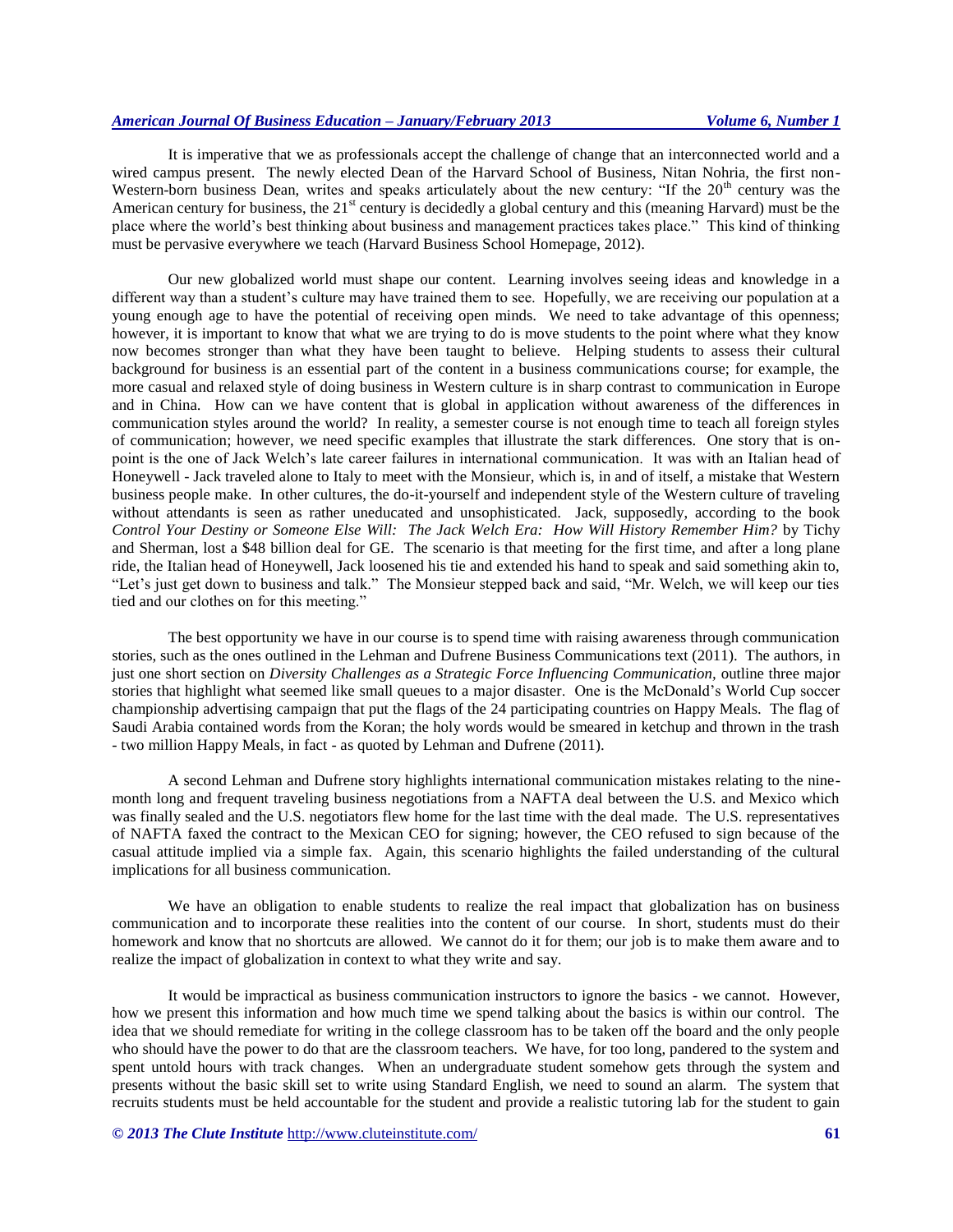the kind of practice and reinforcement that is necessary to develop strong writing skills. Instructors are trying to do it all in a traditional 15- or 7-week module semester. We are not helping the reputation of the school we serve, nor are we supporting our most important product - the student. Businesses are now responding to the schools, indicating that they will not hire their graduates if they cannot read, speak, and write proficiently, which also means that students must believe it as well.

Another challenge that must be faced is the security around the testing of foreign students (note: students are foreign when they come here and we are international when we go there) who are flooding the ranks of U.S. schools all over the country. At one time, these students were guided to only large and big-named schools; this trend has changed, and they now seek out smaller and lesser-known schools. Additionally, we know that there is so much pressure on foreign families to get their children into these schools that they pay large sums of money to have intermediaries package their children and, even in some cases, pay to have someone take the test for the student. As teachers, we cannot police the cheating factor; however, it is an issue that schools must address. What we can do is speak directly to our administration about the essential requirement that students must come to us already equipped with the ability to read English with comprehension, to write standard English, and to speak intelligible English. Once international students arrive on campus, they are assigned by administration or they personally recruit a Western-born tutor to assist them. This scheme has merits; however, the Western students are often tempted to intervene at many levels for the international students, often pleading with instructors or putting pressure on them to grade international student differently. There is a great deal of professional dialogue that must take place around this challenge. The diversity of students in our business programs is such a welcomed force in our universities and colleges and is such a necessity if we are to continue to have a business impact in the world. We must be global in our thinking and local in our demand for certain standards to be met.

Another hurdle for the business communications class is that this course is not like a standard English writing course. It would not be meaningful to speak in detail of this challenge to instructors who teach English courses; however, the shift in content is a dramatic one from an English to a business class. We are teaching students to be competitive and how to position what they write and what they say to be specific and targeted. We make them use fewer words and in a different language. Students come into a business class without business words and the only way to expose them quickly to the vocabulary of business is to make them read. Perhaps we use *The New York Times*, *The Wall Street Journal,* or *Financial Times*; nevertheless, specific assignments are made and checked. *The Wall Street Journal* provides educational assistance with lesson plans and rich ancillary teaching material. For some assignments, we play word games for 10 minutes during class, which includes finding and talking about students' new business vocabulary words of the day. Students are often assigned a business reading and are required to stand in front of the class and present the contents of the article with their own business commentary.

Globalization is a gradual process and then, all of a sudden, it seems we are there. The world is changing at an exponential rate and the difference this makes is that the process of globalization has accelerated at a rate that is almost incomprehensible. Not only is it often incomprehensible, but it also happens in such a way that we are not at all impressed; in fact, in Western culture, technology explosion is almost assumed to occur. In today's knowledge economy, for better or worse, the more globalized a country is, the less the poverty, and the more globalized the business communications curriculum is, the richer the outcome for the students (Economist Intelligence, 2008).

The idea that we would focus on a strictly "memorize and repeat" methodology in the classroom is absurd and one that has been replaced with access to all available sources of information. For the final exam, the instructions are that teams can use any source of information they can find, and all sources are open to them. It is no longer relevant to require rote memorization when the information is so accessible and available instantly on any hand-held device. Students must learn to apply critical-thinking skills, be immersed in the world around them, and be topical in a detailed fashion, coupled with the skill of conducting research and applying that to their writing and speaking.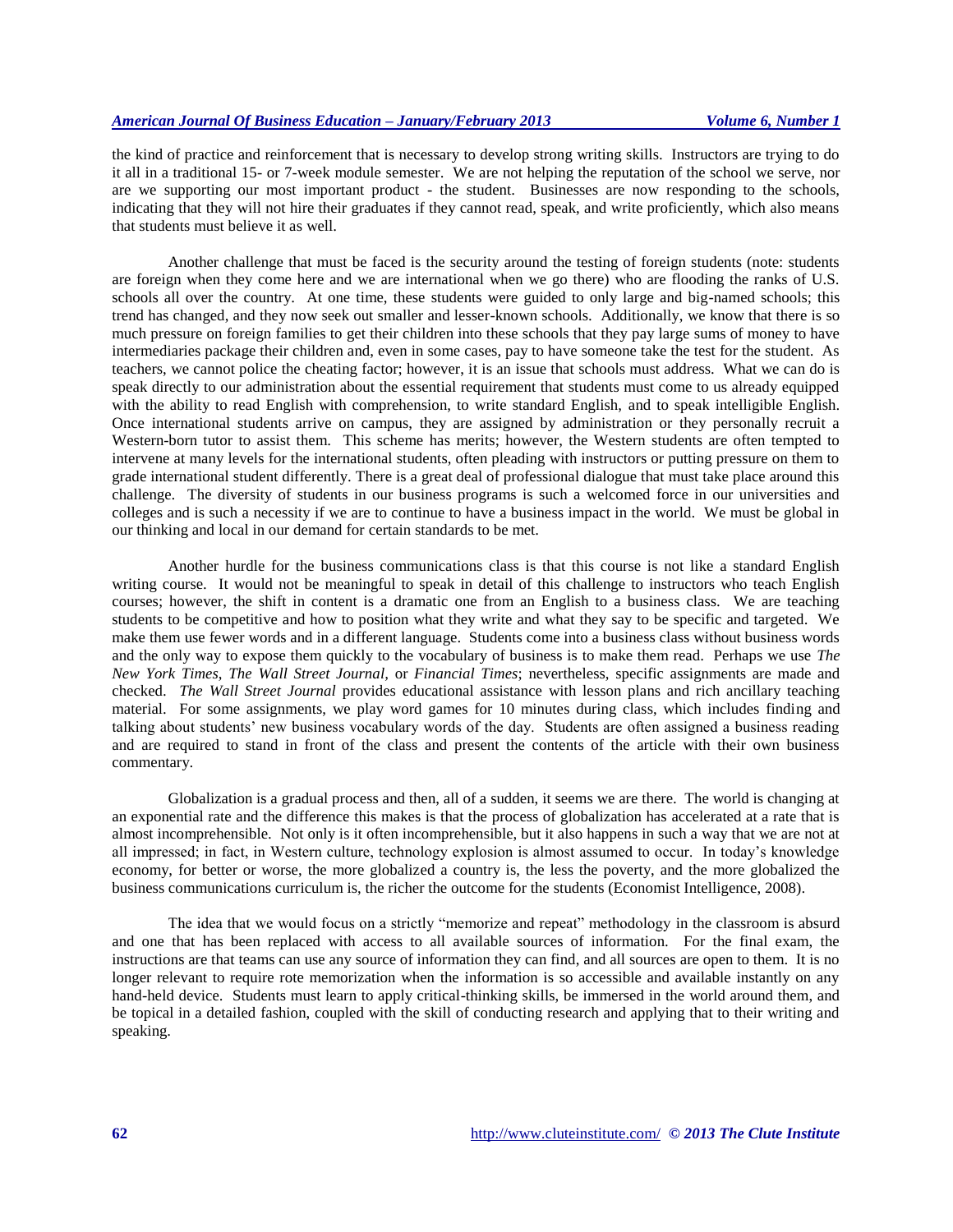# **EXPLORING THE POWER AND FORCE OF TECHNOLOGY AND SOCIAL MEDIA COMMUNICATION TO ALTER THE COURSE OF LIVES, COMMUNITIES, CORPORATIONS, AND COUNTRIES**

Things are now possible that we could not have imagined in education just a few years ago and it is an exciting time to be alive and to be teaching. Successfully adapting the business communications classroom to employ the best of social media is essential. A business that does not use social media is not marketing itself, which is essential for businesses to grow in today's economy; a classroom that does not employ social media is missing the perfect setting for getting students to do what we really need for them to do - practice writing and speaking. For example, two blogs were started at the beginning of the semester - one was a personal blog related to skill development, goals, and achievements, and the other was a professional blog related to the concepts, facts, and professional information from the course that could prove valuable to the students and to the instructor. On these blogs, students could individually answer a questions like, "So what did you learn in this class?" The blogs provided an opportunity for students to introspect in terms of identifying the skills that must be acquired to be successful in their career of choice. Requiring students to post on a blog can challenge the blogger to a notoriety that encourages a better and stronger level of writing, with the writer paying more attention to the nuances of style and rules of grammar.

Some students are social media savvy and this should definitely be successfully coopted in the business curriculum and in the business communication class. All professionals are encouraged to use LinkedIn; students who do not have this page when they first come to the class must develop the ability to use LinkedIn's networking powers and to learn about career opportunities before they leave the class. To create or update the students' use and visibility on social media during class time, through peer review, is an excellent assignment that provides a great deal of feedback and frees up the instructor's time.

Individual assignments that require students to use social media to market their most important product – themselves - meet important requirements for business communication classes. Having students create a web page using one of the many available free sites enables the instructor to discuss subjects, such as professionalism in communication. A student's web page is a marketing tool for them. The web page should have a pdf downloadable copy of the résumé and be a site to post writing samples from their business communication and other classes. The free sites offer simple tutorials for the students and developing a web page is an easy assignment for instructors to grade. The web page can provide a productive learning experience within the course. The web page assignment encourages students to write well, increases their awareness of professionalism, teaches them how to market what they write, and emphasizes how important what they write is to their success in a career.

From the good to the bad and the ugly, instructors are requested to tell as many stories as they know about how jobs are lost, or never offered, how careers are ruined and the course of lives forever changed because of the misuse of social media. Corporations search all social media sites, including the ones people believe are hidden except to certain viewers, to gather information about job seekers and current employees. This may or may not be legal, but that is not the debate here. The point is that for students with career goals in business, there can be no pictures of red Solo cups in hand. Amazingly, this is a hard concept to convey. There is an urgent need to convey the message that all information on the web is public and must be controlled. Social media is a powerful tool that is used to market, and students must understand that everything they put into the public domain has the power to create or destroy their business opportunities. Teaching students the power of professional writing and speaking and marketing via social media is the most important thing we can teach! It will be the medium that they will use the most going forward in business.

One of the fascinating things about the use of social media in the classroom is that you can assign students to identify communities of business communication students from other geographical areas and other countries. They can find other subjects' syllabi posted online by other instructors and make projects where they compare the institutions and respective course requirements. As a part of this project, a student recently researched the course requirements of a similarly named course in a university in China and posted a link to a YouTube video of the instructor interacting with the students. It was not a favorable picture; the student posted it on Facebook and an incredibly rich dialogue ensued which is a teacher's dream in terms of insight for students.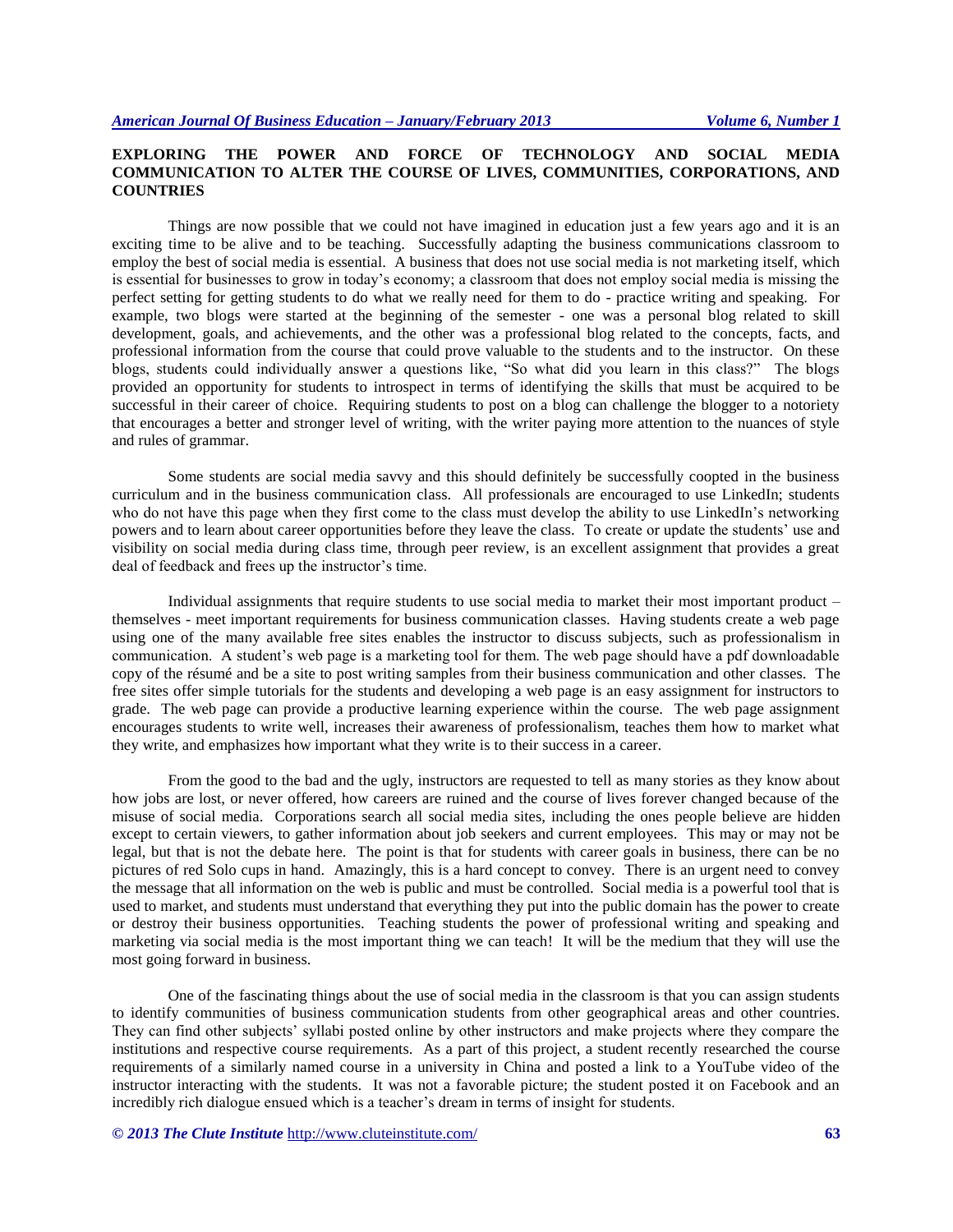# *American Journal Of Business Education – January/February 2013 Volume 6, Number 1*

The impact of technology and globalization within our hometown communities has changed the way we live and, in some cases, has shaped who we are. Farming towns, fishing villages, and manufacturing cities are forever changed, and entire communities have been abandoned and cities have declared bankruptcy. The necessity to adapt becomes even more poignant and the need for clear, relevant, and timely communication has become an even more dramatic requirement. Why did no one listen to the prognostications and the voices that spoke loudly about the coming of the big mechanized farms, automated car manufacturing process, and overfishing and ensuing government regulation of the waters? How evident was the Red Box and who could not see it coming? All effects of technology have changed our lives, but often we are blind to what is right in front of us.

The shift to an educated and professional use of social media will make a difference in going forward through our capacity and willingness to be educated and to listen. Business communication students must be aware of this process and must learn to search, use, and become a part of the social media revolution in thought, word, and speech! A significant reference about social media and its impact is Erik Qualman's *Socialnomics* (2011). Qualman writes that the shift to social media is the greatest change since the Industrial Revolution. Outbound marketing and most forms of one-way communication, such as direct mail, are dead as venues; communicating in the new inbound channel requires a specific kind of business writing for a different target audience. The audience no longer looks for the information they need; it comes to them via Really Simple Syndication (RSS) feeds they select. As teachers in business communication, it would be a really good idea to have your students, while you have influence over them, sign-up for some RSS feeds that will channel and provide them with reading and vocabulary experiences. If they are not strong readers, they have a slim chance of becoming strong writers. The social media provides the opportunity to create reading and writing assignments via a new channel. These are some of the undocumented and notable social media stats presented in the latest videos of Qualman:

- 96% of Millennials have joined a social network.
- Social media has overtaken porn as the No. 1 activity on the web.
- 1 out of 8 couples married in the U.S. met via social media.
- The fastest growing segment on Facebook is females 55 to 65 years old.
- It took the radio 38 years, the TV 13 years, the Internet 4 years, and the iPod 3 years to reach 50 million users, while Facebook reportedly added 200 million users in less than one year.

The Socialnomics video's intent seems to convince businesses to invest in their social media strategies: "25% of search results for the world's top 20 largest brands are links to user-generated content, 34% of bloggers post opinions about products and brands", and the YouTube clip warns, asking, "Do you like what they are saying about your brand?" (Qualman, 2011).

Documented or not, the point is made in a powerful way and it is certainly clear to all teachers of communication that communicating via social media is not just a fad or simply for fun, but now serious business venues.

Students will walk into corporate career positions expected to know how to collaborate in team tasks using, say, Google docs, and to understand and coordinate data using iCloud. Corporations are using social media to communicate internally and externally and students must have proficiency in this medium to be successful in the corporate arena; it is a given in today's market environment. Corporations are painfully aware that not creating and feeding social media risks the loss of branding, which is the most powerful force in the corporate arsenal. Using these social media tools in the classroom can enhance writing assignments and provide a fresh way to engage students in writing. The research shows that students expect to make heavy use of technology in the classroom and the credibility of the course is increased by using technology beyond the worn-out PowerPoint (Lavin & Others, 2011).

It is almost old news to talk about the Arab Spring of 2011 that brought down rulers of countries, deemed despotic by citizens via communication that spread not only the news of the rebellions but also provided a connectivity that was empowering. It is for sure a sea of change! No one knows how it will unfold, remembering that it is one thing to have a rebellion and yet another to have a strong and representative government in place and ready to become full grown, akin to Athena's springing full grown from the head of Zeus. We are now connected in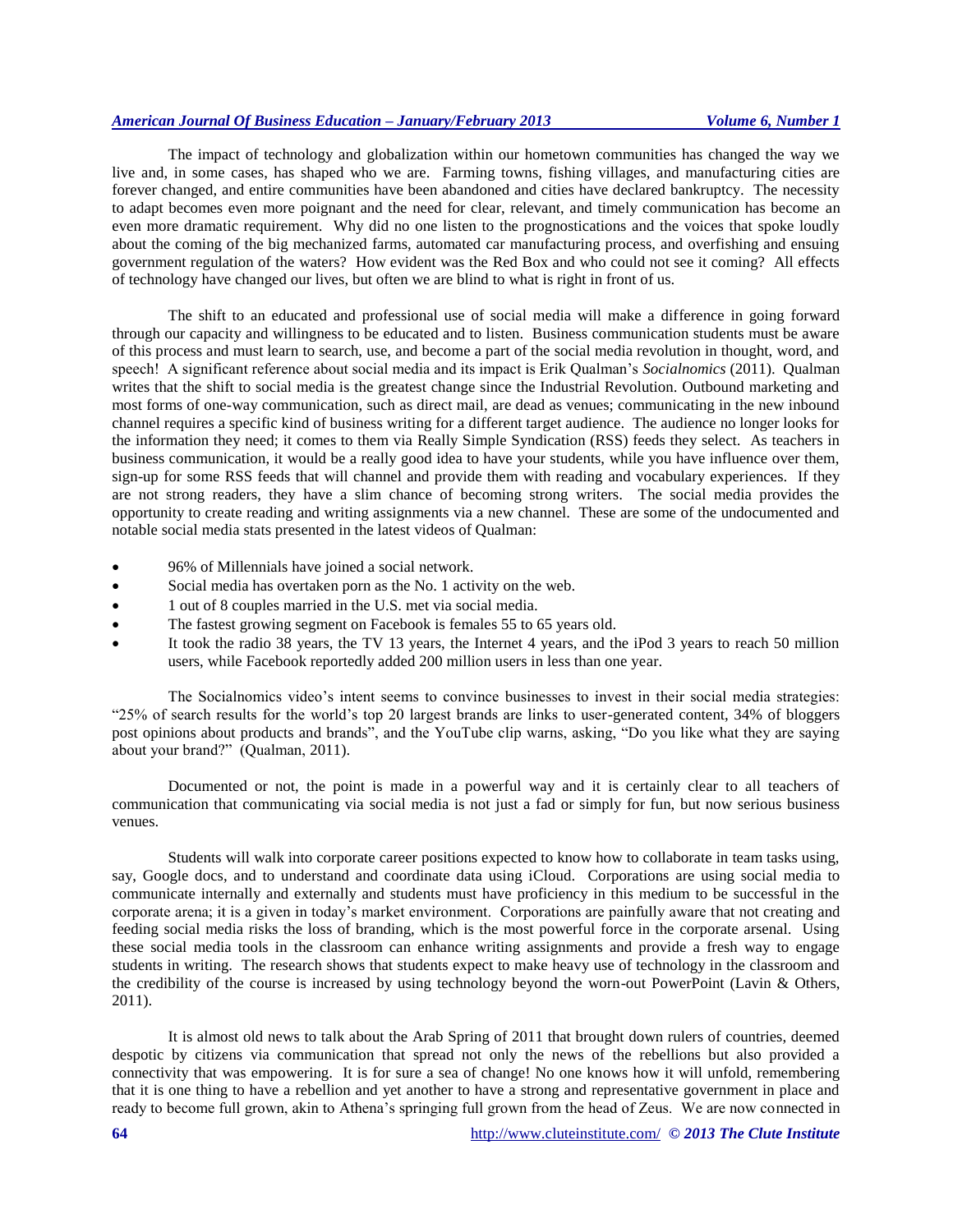ways deemed impossible just a mere five years ago and this connectivity requires a new and bold way of communication, not only in terms of clear use of standard English, but also with knowledge of and sensitivity to cross-cultural communication and to parts of the world that are fragile in many ways. When Edward Bulwer-Lytton wrote in 1839, "The pen is mightier than the sword", I am sure the power of social media would have supplanted the pen, if he had known.

The January edition (2012) of *Fortune* titled "The Future Issue" quotes Steve Jobs who supposedly said, "The only way to predict the future is to invent it." (Eason, 2012, p.45) As business communication teachers, we may not be able to predict or invent the future, but we can teach in the moment and avoid the trap of teaching using yesterday's techniques. The projections of future technologies in this article, like supercomputers that will fit in the palm of your hand, are beyond exciting. The downsides are equally as mind boggling and they all involve communication - cyber war, increased political instability, rogue terrorists and a world shortage of resources. The dark side is always about the takeover of innovation and often innovation in technology, by lower order thinking. In the business communications classroom, we can do something about curbing this tide.

It would be a glaring weakness if the conclusion to this thesis did not indicate that there are many voices that decry the spread of globalization and lament the power of the corporation so to influence the educational programs in business education. The commodification of education (making it into a commodity) is a reality and it may indeed have turned students and teachers into not just participants, but consumers as well (Smith, 2002). It is easily recognized that the pressure to master and use technology, as a way to innovate and stay competitive, is a reality and one graphically realized in the business communication class. Please note that in response to the commodification of education and its institutions, the author's personal dream is to teach a business course to graduate students entitled *All the Art, Music, Literature and History You Need to Know to Succeed in Business*, thereby taking business communication as far from a commodity as possible and moving it into an art form where we are not consumers, but artists who create and innovate and are prepared to lead in the  $21<sup>st</sup>$  century.

## **CONCLUSION**

Businesses will not be local anymore and the realities of globalization demand that we prepare our students, as an integral part of the classroom experience, with technology that changes the methods and content of communication to a  $21<sup>st</sup>$  century model. A model emerges that will educate, for a knowledgeable economy, one that embraces a highly ethical model in the use of technology and that challenges our world view to remain fluid and shift away from an ethnocentric model to reflect the new economy, which may be beyond the knowledge economy, as we speak, and may have moved to a communications economy. As teachers of business communication, we are required to be both in the world and of the world!

# **AUTHOR INFORMATION**

**Dr. Berry** is currently an Adjunct Lecturer in the Hough Graduate School at the Warrington College of Business at UF, and has a private consulting firm: Berry  $\&$  Associates, a firm that specializing in programs to assist large corporations to solve internal and external communication challenges - providing workshops and seminars for professional growth and development - leadership and management training. She is a regular columnist for the Jacksonville Business Journal answering questions on careers and professional development. Dr. Berry is passionate about education reform. Her upcoming book, Saving Darwin's Soul, a Journey to Corporate Wellness, is a plea for corporations to take the leadership role and bring sanity back to society. E-mail: [priscillaberry@berryleadership.com](mailto:priscillaberry@berryleadership.com)

## **REFERENCES**

- 1. Eason, N. (2012, January 16). Fortune's guide to the future. *Fortune: The future issue*. 165 (1), pp. 44-46.
- 2. Economist Intelligence Unit, sponsored by the New Media Consortium. (2008). The future of higher education: How technology will shape learning*. The Economist*, a white paper. pp. 1-27.
- 3. Epper, R. and Bates, A. (2001). *Teaching faculty how to use technology*. American Council on Education. Oryx Press.